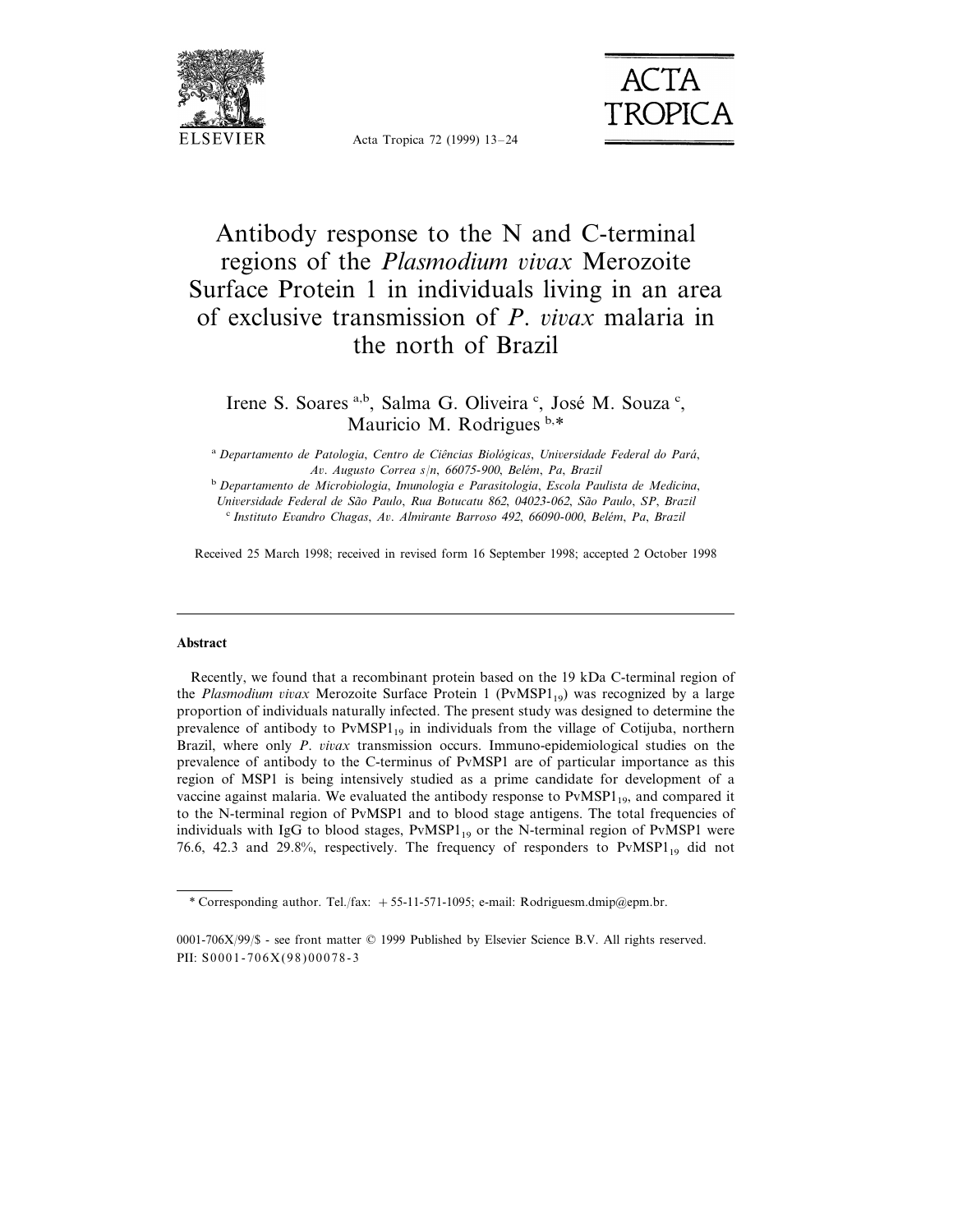increase with age. However, the frequency of responders to this recombinant protein was significantly higher (77.4%) in individuals with a recent ( $\lt 6$  months) history of malaria, when compared to subjects whose last malaria attack occurred more than 6 months before  $(43.9\%)$ , or to individuals without a past history of symptomatic malaria  $(6.25\%)$ . These results confirm earlier studies by demonstrating that the  $PvMSP1_{19}$  is highly immunogenic in individuals recently exposed to *P. vivax* malaria. © 1999 Published by Elsevier Science B.V. All rights reserved.

*Keywords*: *P*. 6*i*6*ax*; Malaria; Merozoite

#### **1. Introduction**

In the last 30 years, malaria became one of the major causes of human morbidity in the north of Brazil as the number of cases increased from less than 40 000 to more than 500 000 cases a year (National Health Foundation, NHF–Brazilian Ministry of Health). *Plasmodium* 6*i*6*ax* and *Plasmodium falciparum* are the main species that affect humans, and *P. vivax* is responsible for  $76.8%$  of the  $405\,051$ cases reported in 1997. In most of endemic sites, simultaneous transmission of *P*. *falciparum* and *P. vivax* is reported (Marques, 1987). However, in the state of Pará, there are localities where only *P. vivax* can be found. Transmission of *P. vivax* malaria in these villages is not recent, however, in the last few years, they have experienced a significant increase in the number of cases, a fact that made them important to be studied. Also, these sites provide the opportunity to perform epidemiological and immunological studies of *P. vivax* malaria without the influence of *P*. *falciparum* transmission. Several studies have shown that the presence of *P*. *falciparum* has a profound effect on the transmission and development of immunity to *P. vivax* (Maitland et al., 1997).

In spite of being highly prevalent in Brazil as in many parts of the world, the immunological mechanisms operating in individuals exposed to *P. vivax* have been very poorly explored. Recently, we have characterized serum antibody and T-cell reactivity of individuals from the city of Belém in the north of Brazil recently exposed to  $P$ .  $vivax$  malaria with 11 recombinant proteins representing the N and C-terminal regions of the Merozoite Surface Protein 1 of *P. vivax* (PvMSP1). We found that a high frequency of individuals had IgG antibodies and T-cell reactivity to at least one recombinant protein derived from PvMSP1. The recombinant protein based on the 19 kDa C-terminal region of  $PvMSP1 (PvMSP1_{19})$  containing the two epidermal growth factor-like regions was the most immunogenic during natural infection in humans. This recombinant protein was recognized by antibodies or T-cells of 83.8% of the individuals (Soares et al., 1997). This high frequency of responders was also described in an independent survey performed in Papua New Guinea, where the sera of more than 80% of the individuals reacted with a recombinant  $PvMSPI_{19}$  (Fraser et al., 1997). These immuno-epidemiological studies on naturally acquired immunity to the C-terminal of PvMSP1 are of particular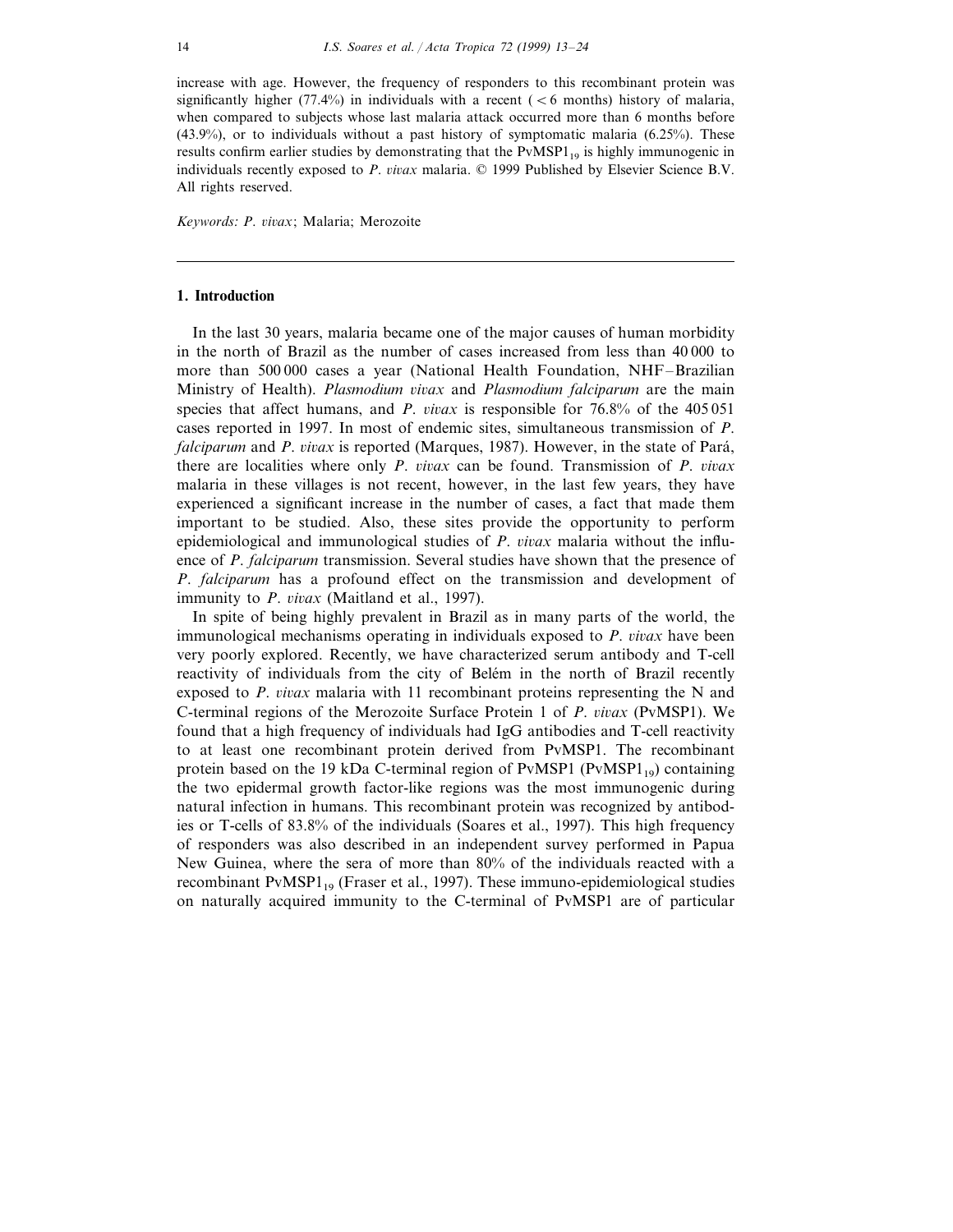importance as this region of MSP1 is being intensively studied as a prime candidate for the development of a vaccine against malaria (Daly and Long, 1993, 1995; Ling et al., 1994; Nussenzweig and Long, 1994; Kumar et al., 1995; Chang et al., 1996; Galinski and Barnwell, 1996; Holder and Riley, 1996; Tian et al., 1997).

In our earlier study, we evaluated the antibody and T-cell reactivity in individuals who lived in the city of Belém, a site where malaria transmission very rarely occurs. All the individuals had contact with *P. vivax* infected mosquitoes during short stays in the areas surrounding the city where malaria transmission is frequent. The purpose of this study was to extend our earlier observation on the immunity to the PvMSP1 to the village of Cotijuba in the state of Pará where transmission of *P. vivax* occurs. We characterized the antibody response of individuals living in this village to recombinant proteins representing the N and C-terminal regions of PvMSP1 as well as, to blood stages antigen of *P. vivax* and *P*. *falciparum*.

#### **2. Materials and methods**

#### <sup>2</sup>.1. *Study area and population*

This study was performed in Cotijuba (48°33′W, 01°15′S), a  $\sim$  16 km<sup>2</sup> island situated 25 km from Belém, the capital of the state of Pará (eastern Brazilian Amazon). Reports of malaria transmission in this region date from several years ago. However, in the last 2 years, the village has experienced a significant increase in the number of cases. The region is characterized by a tropical wet climate. The annual temperature ranges from 23 to 32°C. Rainfall is the main climatic feature which shows some seasonality, with a rainy season from December to May and a 'dry' season from June to November. The average index of relative humidity ranges between 85 and 90%. Only *P. vivax* transmission is reported, and the main vector is *Anopheles aquasalis*. *An*. *oswaldoi*, *An*. *nunezto*-6*ari* and *An*. *triannulatus* have also been found. The village contains approximately 1386 inhabitants. Part of the population lives in the area of the island where the ferryboat pier is located. This area has a church, a health center and a school. One part of the inhabitants live in small communities dispersed in several beaches and one part resides in areas that are routes to the different beaches. The adults are engaged in agriculture or fishing activities. Health services are provided through one government health center and local NHF service. In addition, mobile teams of the NHF visit most houses regularly. Most individuals are aware of the cause of malaria and are advised to seek treatment. Records of cases of malaria in the area, kept by the NHF, were the source of our data for the years 1994–1996 concerning monthly incidence, sex and age distribution. Data on the population composition by age and sex were obtained from Instituto Brasileiro de Geografia e Estatística (IBGE).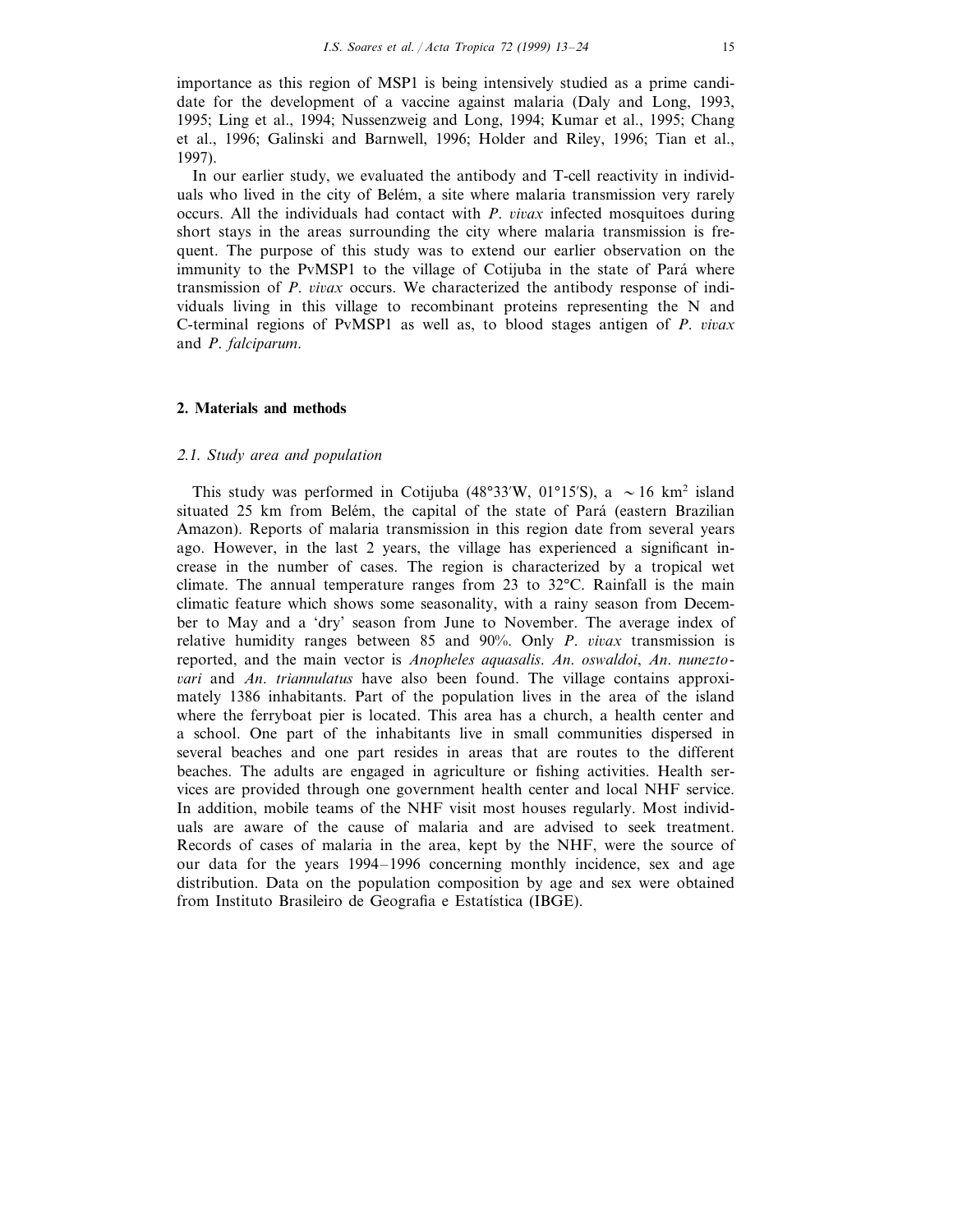## <sup>2</sup>.2. *Parasitologic procedures*

Microscopic diagnosis and treatment of malaria cases were done at a clinical outpost of NHF in Cotijuba. Giemsa-stained thick blood smears from all individuals were examined by NHF technicians at  $1000 \times$  magnification for the detection of malaria parasites. The slides were re-examined by technicians of the Instituto Evandro Chagas, in Belém. The individuals were treated for malaria in the day that followed the diagnosis. The standard treatment consisted of one oral dose of 600 mg of chloroquine and 30 mg of primaquine administered at the day following the diagnosis. In the subsequent 6 days, these patients received daily doses of 30 mg of primaquine.

#### <sup>2</sup>.3. *Sera*

Blood samples were obtained between November 1996 and January 1997 with informed consent by all individuals. We collected venous blood samples (10 ml) from 104 individuals for serology. Forty nine individuals were males and 55 females. Their average age was 25 years ranging from 4 to 63 years. Clotted blood samples were centrifuged and serum aliquots were stored at  $-20^{\circ}$ C. A history of the past and present experience with malaria was obtained from each individual and confirmed by the local NHF service. Subjects were divided into three groups:

- 1. individuals with a recent ( $\lt 6$  months) history of *P. vivax* malaria ( $n=31$ );
- 2. individuals whose last malaria attack due to *P. vivax* occurred more than 6 months before  $(n=41)$ ;
- 3. individuals without a history of symptomatic malaria infection and negative by standard Giemsa-stained thick smears (*n*=32).

### <sup>2</sup>.4. *Recombinant P*6*MSP*<sup>1</sup> *proteins*

The N-terminal region of PvMSP1 protein from the Belém strain was expressed as glutathione *S*-transferase (GST) fusion protein. The detailed construction has been described elsewhere (Levitus et al., 1994; Soares et al., 1997). The recombinant protein ICB2-5 contains 506 aa located at the N-terminal region of PvMSP1. Recombinant protein ICB10 ( $PvMSP1_{19}$ ) encodes 111 aa and contains the two EGF-like motifs described for the C-terminal region of other MSP1 molecules (del Portillo et al., 1991). As control, GST was produced alone. Recombinant proteins and GST were affinity purified on glutathione-sepharose 4B columns (Pharmacia, Uppsala, Sweden), their purity determined by SDS-PAGE and protein concentration measured by the Bradford method (Bradford, 1976).

#### <sup>2</sup>.5. *Immunoassays*

#### <sup>2</sup>.5.1. *Immunofluorescence antibody assay* (*IFA*)

IFA was performed using blood stages (trophozoites and schizonts) of *P. vivax* and *P*. *falciparum*. Red blood cells were collected from donors with a high patent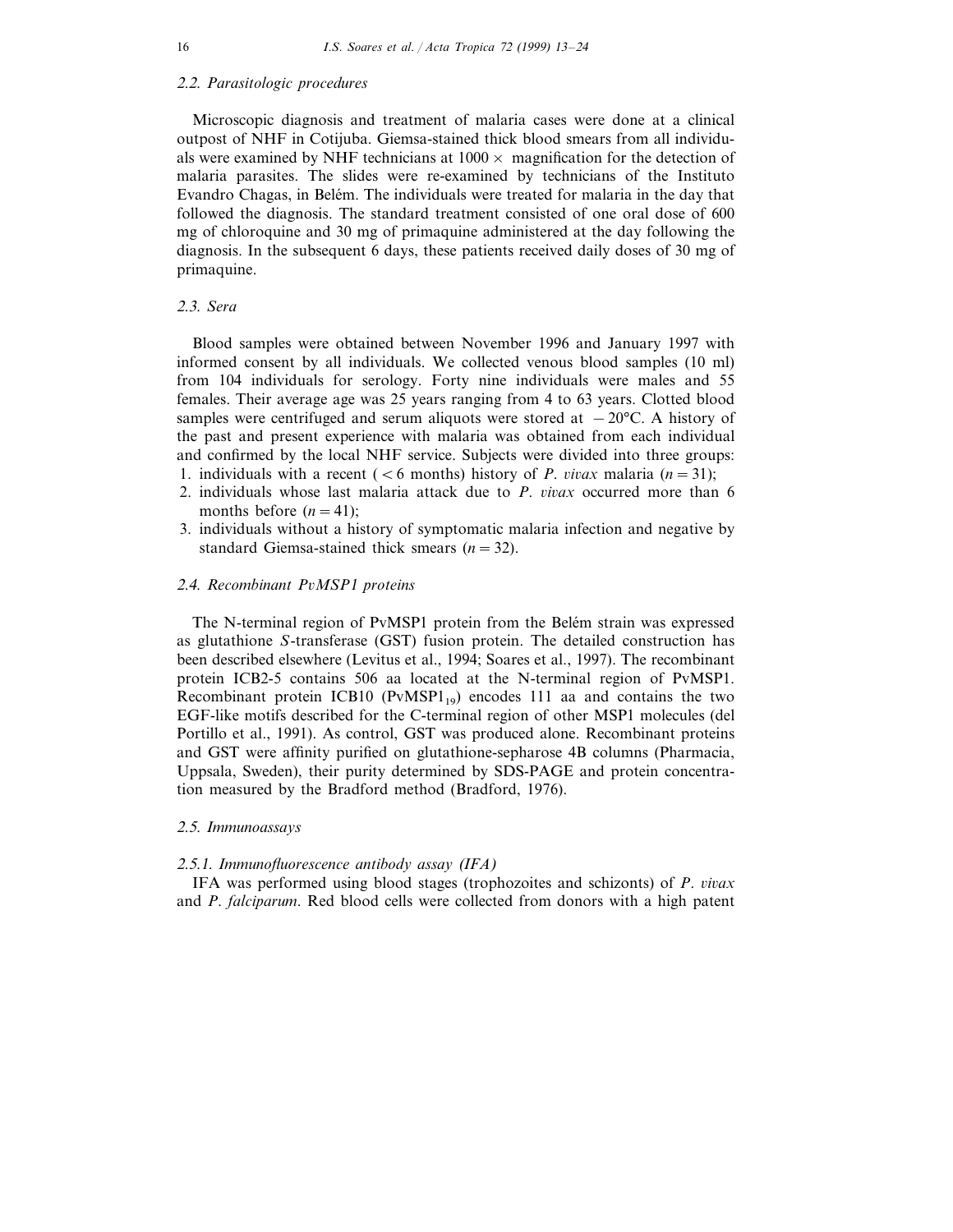parasitemia. These individuals had never had a previous episode of the disease. After several washes in medium, these cells were dried onto imunofluorescence slides and stored at  $-70$ °C until used. After they were removed from the  $-70$ °C, cells were fixed with acetone for 2 min. Serum samples were first assayed at 1:40 dilution in phosphate buffered saline (PBS), and the positive samples were analyzed in a 2-fold serial dilution from 1:40 until 1:10 240. After 30 min at 37°C, the slides were washed with PBS, and incubated with fluorescein-labeled goat anti-human IgG (Fc specific, Biolabs, São Paulo, Brazil) diluted 1:100 in PBS containing 1% Evans blue. After 30 min at 37°C, several washes were performed with PBS. Buffered glycerin and a cover slip were added on top of each slide. The immunofluorescence was observed at magnifications of  $100 \times$  and  $400 \times$  with the aid of a Zeiss microscope.

#### <sup>2</sup>.5.2. *Detection of antigen specific IgG antibodies by ELISA*

Sera of 104 individuals were tested for reactivity with the PvMSP1 recombinant proteins by ELISA. Microtiter plates (Costar, Cambridge, MA) were coated with 200 ng/well of affinity-purified fusion proteins or GST and incubated overnight at 4°C, after that time they were washed three times with  $\text{PBS} + 0.05\%$  Tween-20. The plates were blocked at 37°C for 2 h with 5% nonfat milk in PBS. In the first test, serum samples were added to duplicate wells at 1:100 dilution. The sera that were positive for recombinant protein ICB2-5 or  $PvMSP1_{19}$  were titrated with subsequent 2-fold serial dilution until 1:102 400. After 2 h incubation at rt, unbound material was washed away, and peroxidase-conjugated goat anti-human IgG (Fc specific) (Sigma, St. Louis, MO), diluted 1:10 000, was added to each well. After a 1 h incubation at rt, excess-labeled antibody was removed during washing, and the reaction was developed with *o*-phenylenediamine (Sigma). Plates were read at 492 nm on an ELISA reader (Labsystems Multiskan MS). All the  $OD_{492}$  values represent binding of IgG to the recombinant protein after subtraction of binding of the same serum to GST alone. Each serum was tested in duplicate and the  $OD_{492}$  values were averaged. Cutoff points were set at three standard deviations above the mean  $OD_{492}$  value of sera from 30 healthy individuals from the city of São Paulo never exposed to malaria.

#### <sup>2</sup>.6. *Statistical methods*

Frequency of responders in the different groups of serum donors, was analyzed by comparison of proportions.  $p < 0.05$  was considered to be significant. Kruskal– Wallis one-way analysis of variance test was used for comparison between absorbancies and antibody titers values of different groups. Results were obtained with the aid of the True Epistat software program.

#### **3. Results**

#### 3.1. *Incidence of malaria in the study area*

A monthly passive survey of malaria cases for 1994–1996 is presented in Fig. 1.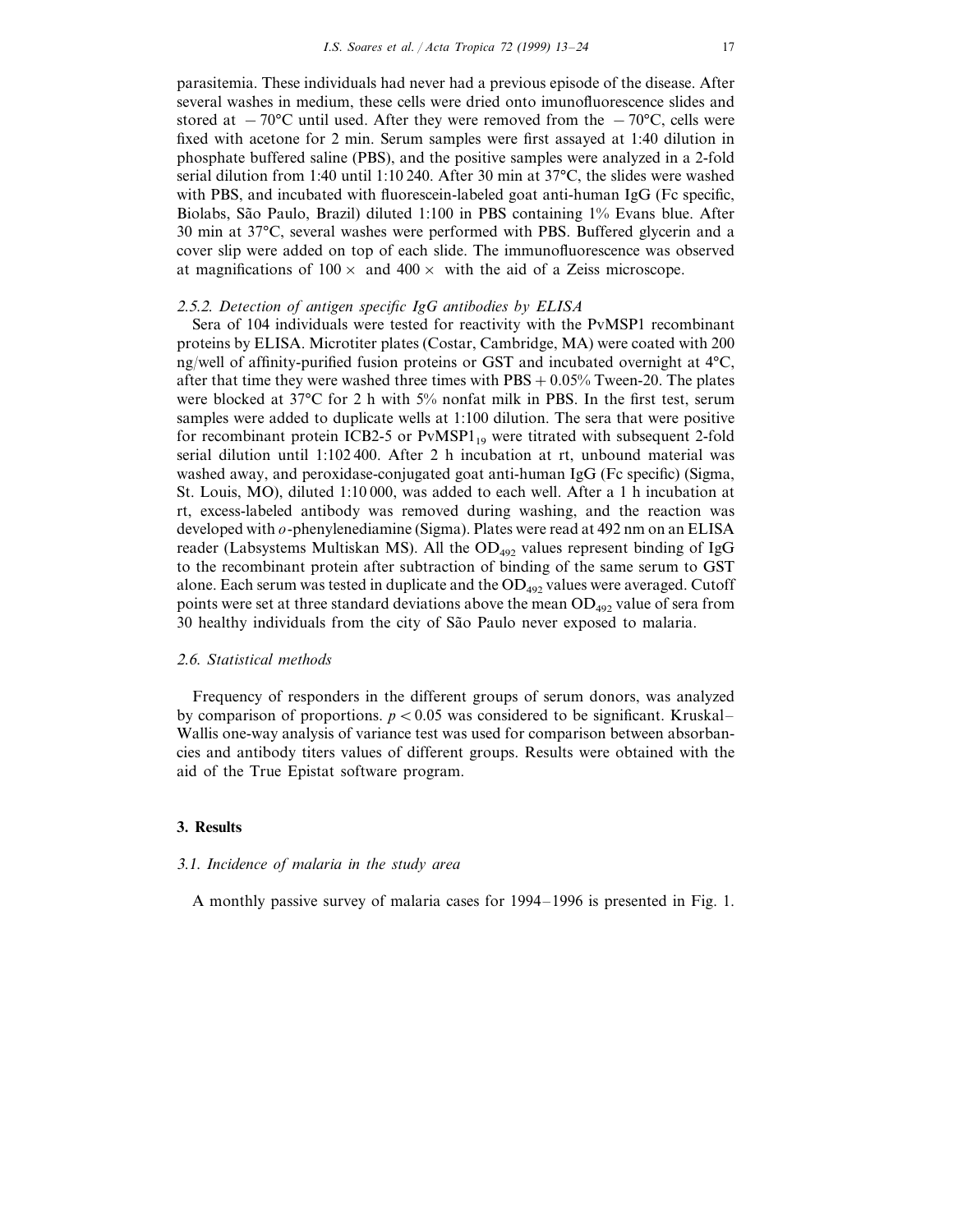The incidence of malaria increased from 60 cases reported in 1994 to 823 cases in 1996. Analysis of data of Fig. 1 identifies at least one clear peak around April– May, coincident with end of the rainy season. The incidence of malaria in different sex and age groups was not significantly different when compared to the demographic profile of the population for 1996 (Fig. 2). Thus, it seems that there was no specific group of age or sex with a higher risk of infection. Analysis of the parasite species in the passive malariometric NHF survey revealed that *P*. *vivax* was the only species of malaria prevalent in the area. The active survey for microscopical examination of Giemsa-stained thick smears and serological studies were performed from November 1996 to January 1997 and included 104 subjects. Only one individual (0.96%) had a blood sample that contained *P. vivax* parasites. This individual had fever on that day.

# <sup>3</sup>.2. *Pre*6*alence and le*6*els of antibodies against P*. 6*i*6*ax and P*. *falciparum blood stages*

A total of 104 sera collected in the study area were examined for the presence of antibodies to blood stages by IFA. Eighty subjects (76.7%) had antibodies against *P.* vivax and 26 (25%) against *P. falciparum* blood stages. The frequency of individuals with antibodies to *P. vivax* was significantly higher when compared to

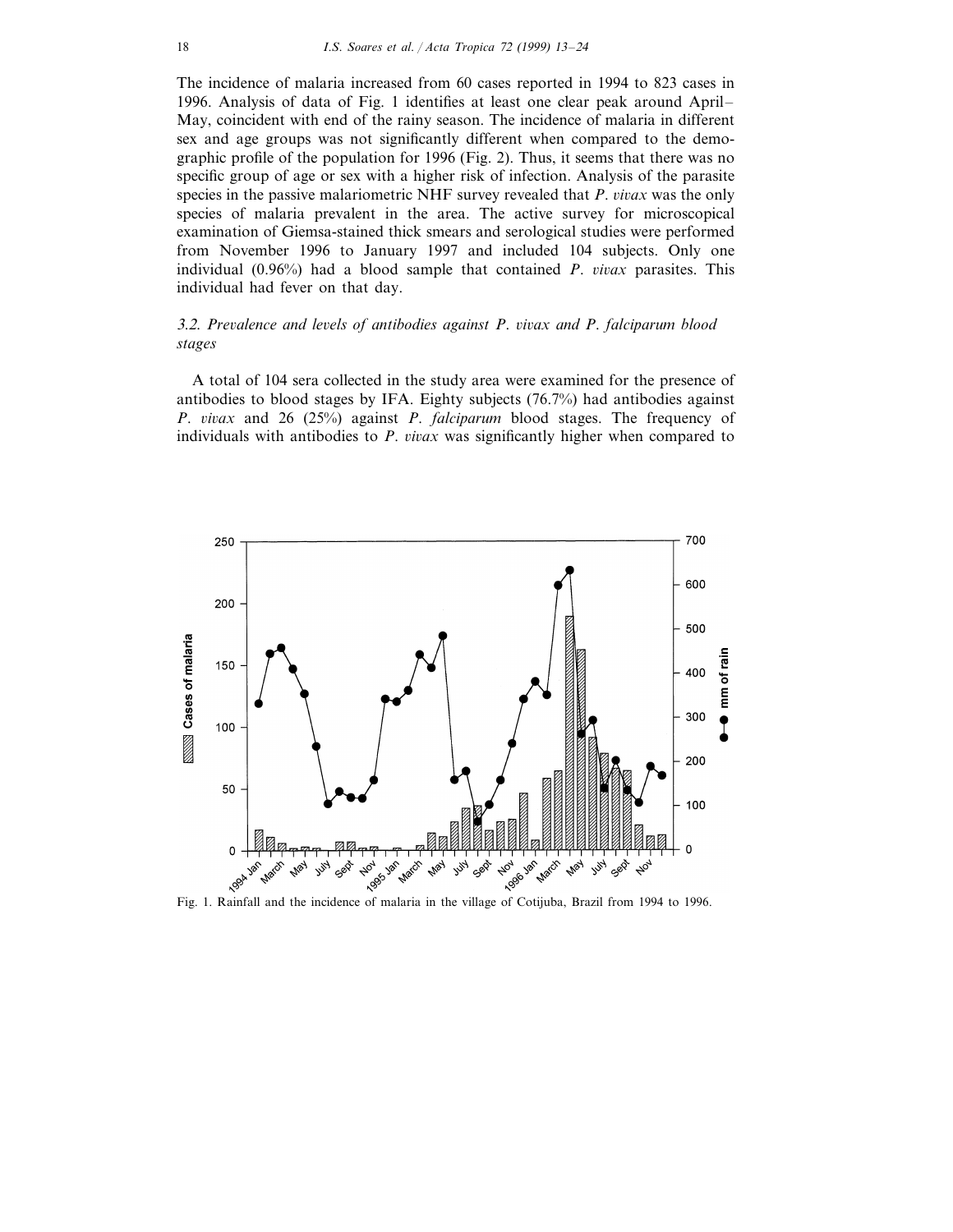

Age group

Fig. 2. Passive case detection of malaria in the village of Cotijuba according to sex and age (year 1996), in comparison with the demographic profile of the population.

the frequency of individuals positive to *P. falciparum* antigens ( $p < 0.05$ , comparison of proportions). Also, the antibody titers to *P. vivax* were in average 7.5-fold higher than those observed to *P. falciparum* ( $p < 0.0001$ , Kruskall–Wallis).

The frequency of subjects with IgG to *P. vivax* blood stage antigens was higher in individuals with a recent ( $\lt 6$  months) history of *P. vivax* malaria (group A) than in individuals whose last malaria attack occurred more than 6 months before (group B) or individuals without a history of symptomatic malaria infection (group C, Fig. 3,  $p < 0.05$ ). Interestingly, 50% of the individuals in group C had antibodies to blood stages of *P. vivax* as determined by IFA. Comparison of IFA titers showed that the antibody titers in individuals of group A were higher than in individuals from groups B and C ( $p < 0.0001$ ).

# <sup>3</sup>.3. *Pre*6*alence and titers of IgG antibodies to recombinant proteins deri*6*ed from P*6*MSP*<sup>1</sup>

The overall IgG antibody prevalence for  $PvMSP1_{19}$  or protein ICB2-5 were 42.3 and 29.8%, respectively. As shown in Fig. 4, the frequency of individuals with antibody to  $PvMSP1_{19}$  was significantly higher in individuals from group A (recent history of malaria) when compared to individuals of group B (77.4 and 43.9%, respectively,  $p < 0.05$ ). Only, a small proportion of individuals without a history of symptomatic malaria were positive to  $PvMSP1_{19}$  (6.25%). Comparison of absorbance values did not show a statistically significant difference among responders of the three groups.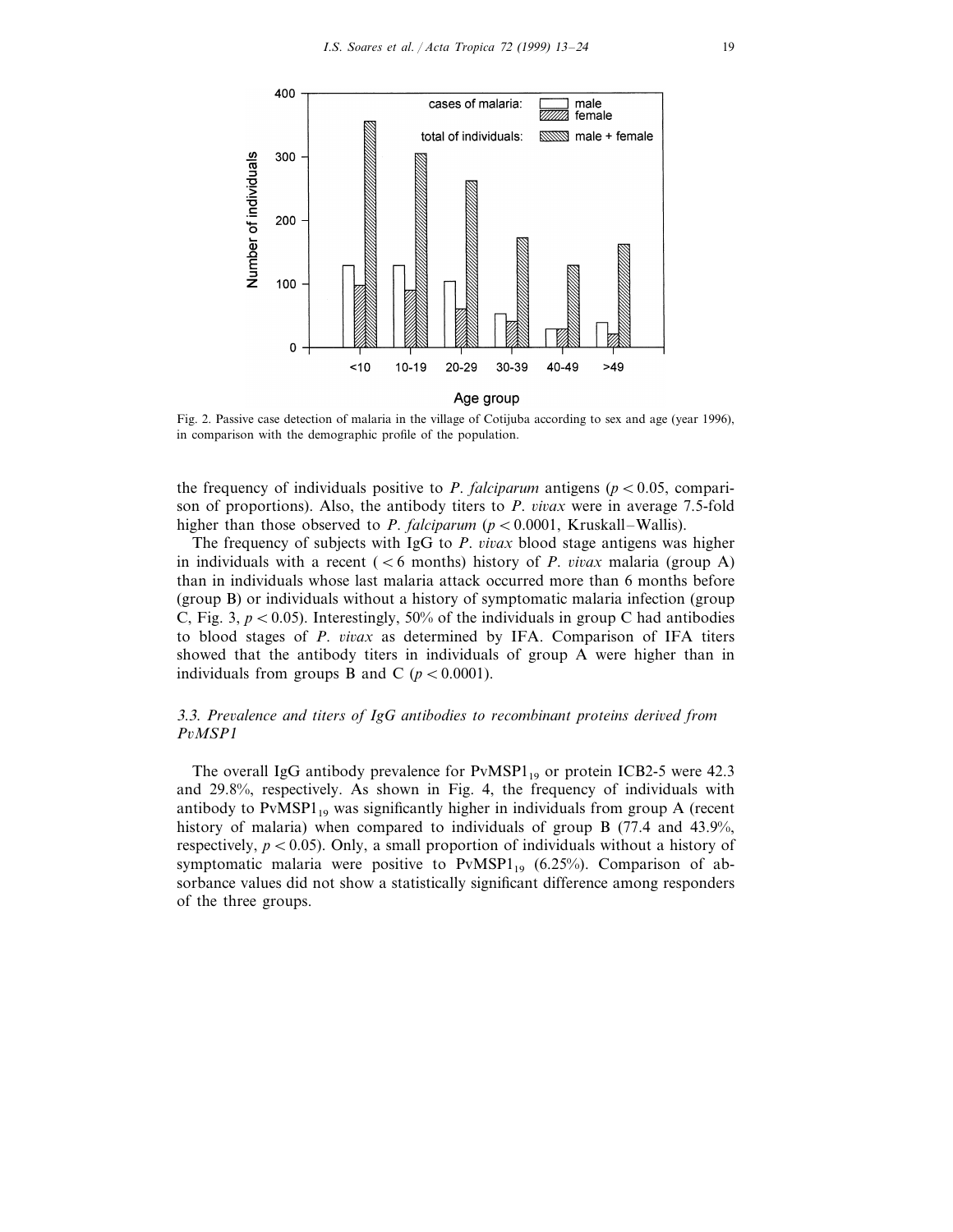Similar results were obtained with the recombinant protein ICB2-5 (Fig. 4). The frequency of responders in group A (recent history of malaria) was higher than in group B (58.1 and 24.4%, respectively,  $p < 0.05$ ) and a small proportion of individuals without a history of symptomatic malaria were positive to recombinant ICB2-5 (9.4%). Absorbance values were not statistically significant among responders to protein ICB2-5 of the three groups.

Titration curves were performed with each serum sample to determine precisely the antibody titer to each recombinant protein. The antibody titers to  $PvMSPI_{19}$ and protein ICB2-5 ranged from 100 to 102 400 and 100 to 6400, respectively (data not shown). Although the average titer to  $PvMSP1_{19}$  was higher, the difference was not statistically significant ( $p = 0.108$ ). Also, no difference was found when we compared the antibody titers to each recombinant protein among subjects of groups A, B and C (data not shown).

## 3.4. Comparative analysis of antibody responses in different age groups

The prevalence of antibodies to protein ICB2-5 increased significantly with age  $(r^2 = 0.85)$ . However, no correlation was found between the prevalence of antibodies to PvMSP1<sub>19</sub> or to *P. vivax* blood stages and age of the subjects (PvMSP1<sub>19</sub>,  $r^2 = 0.02$ ; *P. vivax* blood stages,  $r^2 = 0.20$ ). The highest prevalence of antibodies to PvMSP1<sub>19</sub> occurred in the group of people of  $31-40$  years old, whereas antibodies to blood stages of *P. vivax* were observed most frequently in individuals of  $41-50$ years old (Fig. 5).



Fig. 3. Antibody titers and frequencies of responders to blood stages of *P. vivax* among individuals living in Cotijuba. Antibodies to *P. vivax* were estimated by IFA. The bars represent the geometric mean of antibody titers in each group. Group A, individuals with a recent ( $\lt 6$  months) history of *P. vivax* malaria. Group B, individuals whose last malaria attack due to *P.vivax* occurred more than 6 months before. Group C, individuals without a past history of symptomatic malaria infection. Statistical comparisons are shown in the Section 3.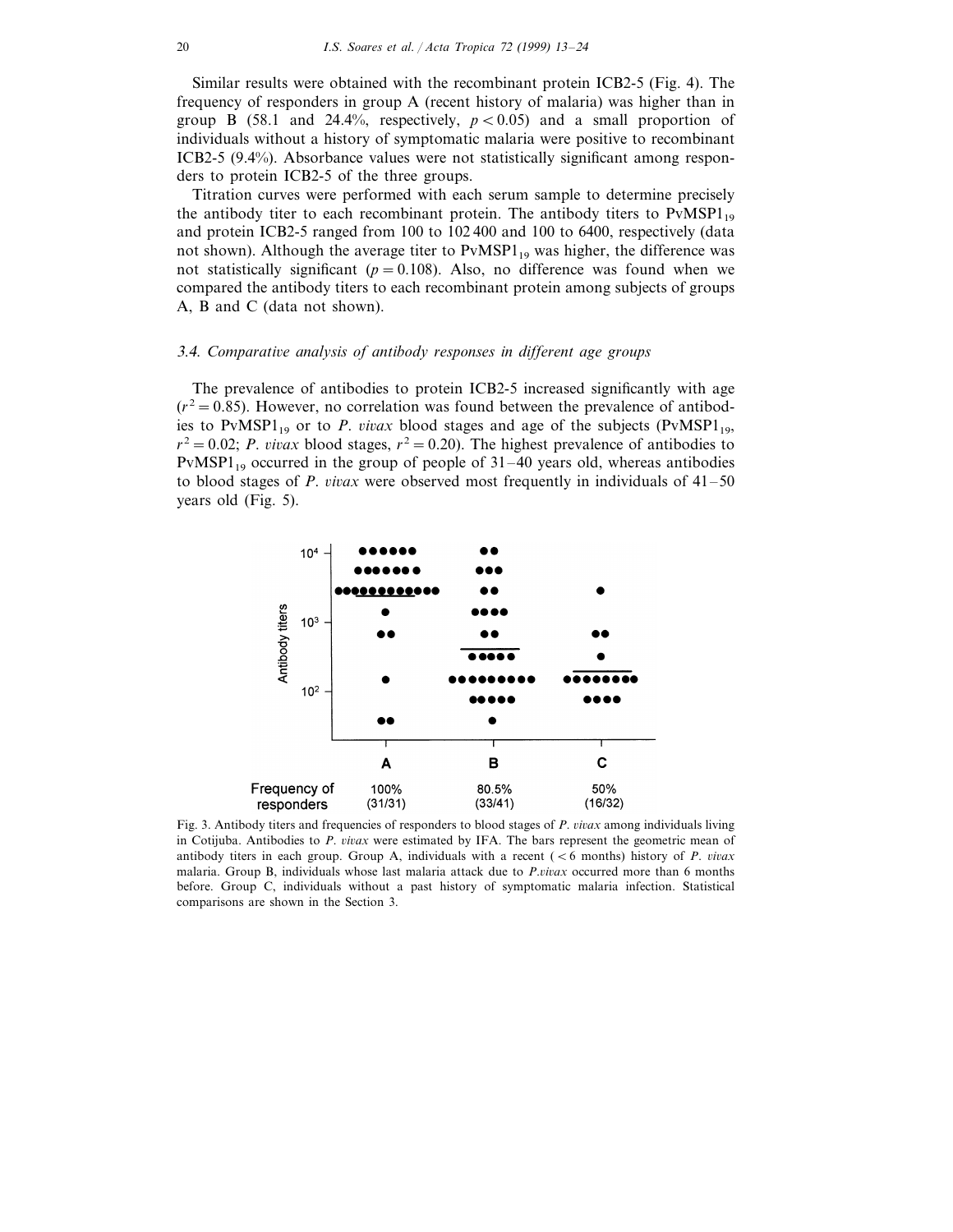

Fig. 4. Comparative analysis of the optical densities and frequencies of serum samples with antibodies to PvMSP<sub>119</sub> and ICB2-5 among individuals living in Cotijuba. Serum samples were tested by ELISA at a dilution of 1:100. All of the OD<sub>492</sub> values represent binding of IgG to the recombinant protein after subtraction of binding of the same serum to GST alone. The line at 0.2 OD in each panel represents the cutoff value. The bars represent the average OD in each group. For definition of A, B and C see legend to Fig. 3.

#### **4. Discussion**

In the present study we analyzed the profile of IgG responses to  $P$ .  $\text{vivax}$  blood stage antigens and to recombinant proteins representing the N and C-terminal regions of PvMSP1 in the village of Cotijuba, an island located in the state of Para´, north of Brazil, where only *P. vivax* transmission is reported.

We found that during the low transmission season, a high frequency of individuals who had experienced at least one episode of patent *P. vivax* infection in their life had antibodies to  $PvMSP1_{19}$ . This result confirms and extends earlier studies performed by us and others suggesting that the  $PvMSPI_{19}$  is highly immunogenic during natural human infection with *P. vivax* (Fraser et al., 1997; Soares et al., 1997). The presence of antibodies to  $PvMSPI_{19}$  as well as to recombinant protein ICB2-5 seems to be related to previous symptomatic episodes of malaria, as only very few individuals without a past history of the disease displayed antibodies to these polypeptides. In contrast, 50% of individuals without a past history of the disease had antibodies to blood stages of *P. vivax*. The precise explanation for such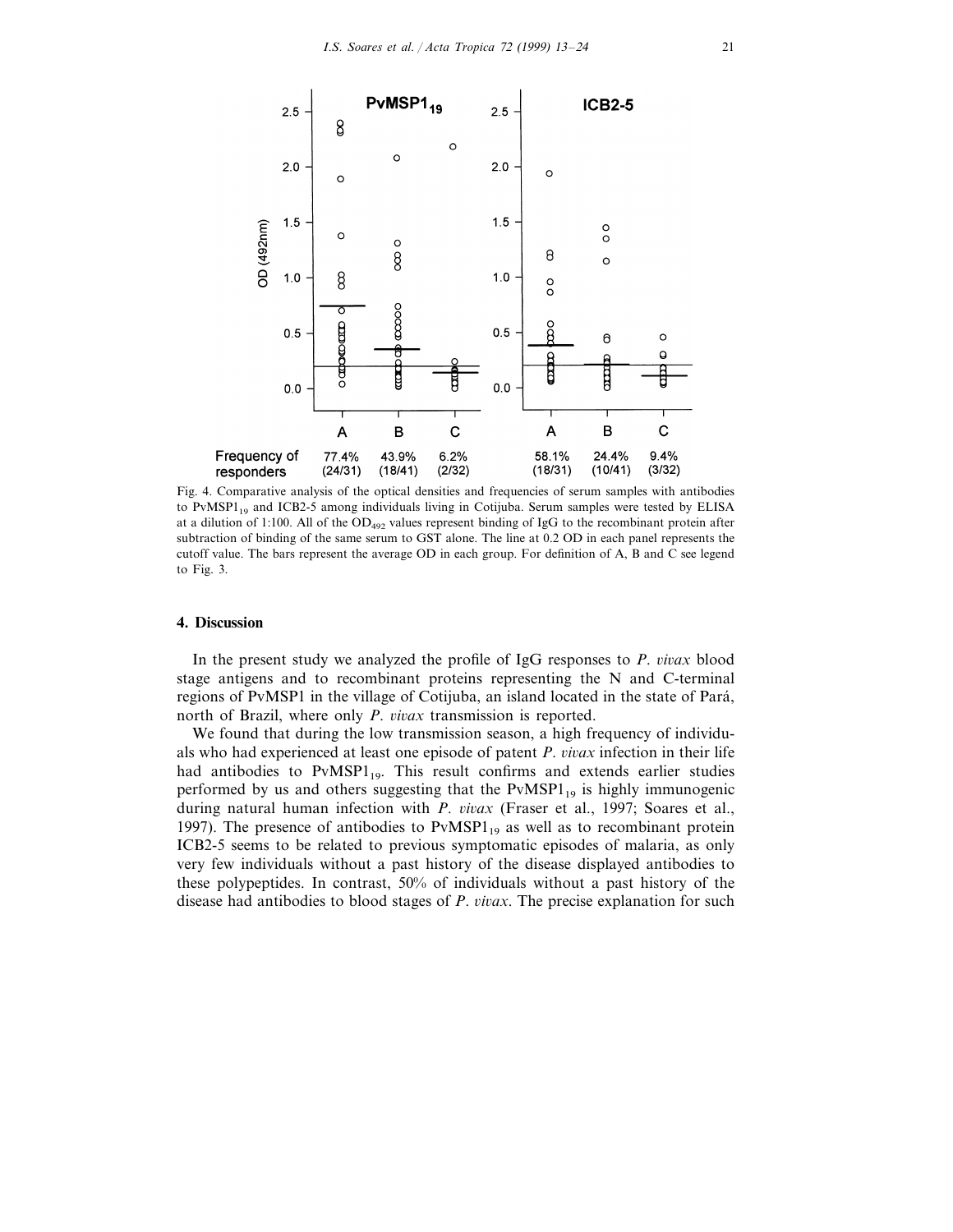high reactivity to blood stage is unknown at present. It can be due to imprecise malaria histories reported by individuals, or to past malaria episodes misdiagnosed or asymptomatic cases of the disease. The presence of asymptomatic malaria in Brazil is a matter of controversy. Some groups have described asymptomatic malaria as infrequent (Prata et al., 1988; Camargo et al., 1996). However, recently, it has been described areas with a high prevalence of asymptomatic cases of the disease (Andrade et al., 1995). Whether in the island of Cotijuba, during the peak of transmission, there are individuals with asymptomatic *P. vivax* malaria will require further studies.

Our study also confirmed that the C-terminal region is more immunogenic than the N-terminal region of PvMSP1 during natural infection in humans. The reason for the higher degree of recognition of  $PvMSP1_{19}$  can be related to the fact that  $PvMSPI_{19}$  is less polymorphic than the N-terminal region of  $PvMSPI$ . Recently, we evaluated the extension of the polymorphism of the N and C-terminal regions of PvMSP1 in this area. We confirmed that while the N-terminal region is polymorphic, we could not detect a single modification in amino acid deduced sequences from polymerase chain reaction (PCR) products derived from the C-terminal region of PvMSP1 (Soares et al., in preparation). Alternatively, the lower level of recognition can be due to the fact that the recombinant protein ICB2-5 might have a different conformation than the N-terminal region of native PvMSP1.

Whether the immune response to the N and C-terminal of PvMSP1 participate in the protective immunity to *P. vivax* blood stages is unknown. In earlier studies we have observed that in individuals with patent infection or after treatment, the main subclasses of IgG that react with the PvMSP1 recombinant proteins are IgG1 and IgG3 (Soares et al., 1997). These subclasses mediate opsonization and complement fixation of micro-organisms, in general, and have been implicated in antibody



Fig. 5. Prevalence of IgG antibodies against recombinant proteins of PvMSP1 (ICB2-5 and PvMSP1<sub>19</sub>) and *P. vivax* blood stages in different age groups. The number of individuals in each age group was: 0–10,  $n = 14$ ;  $11-20$ ,  $n = 39$ ;  $21-30$ ,  $n = 18$ ;  $31-40$ ,  $n = 15$ ;  $41-50$ ,  $n = 11$ ;  $> 50$ ,  $n = 7$ .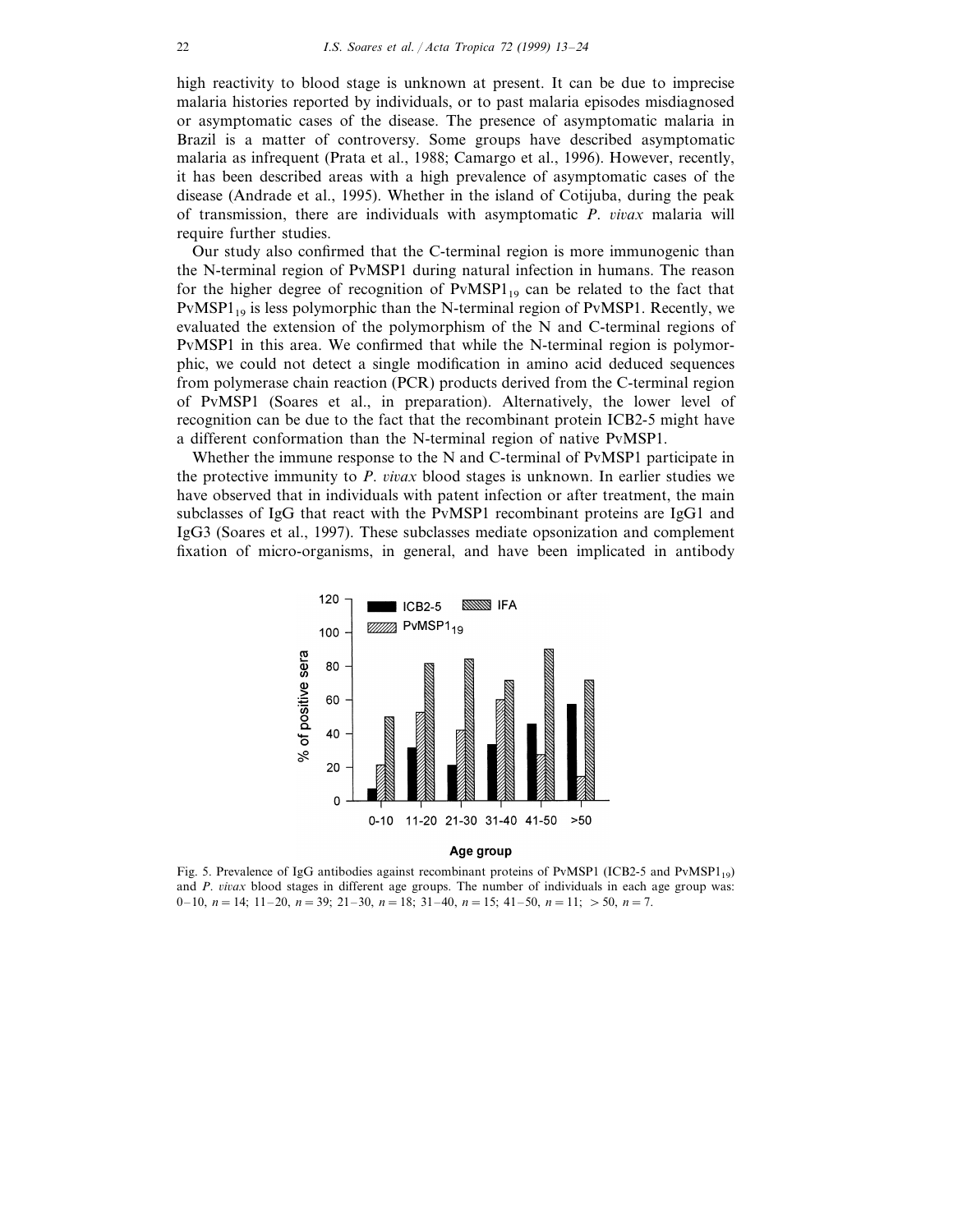mediated protective immunity against *P*. *falciparum* blood stages (Bouharoun-Tayoun et al., 1990). Also, B-cells play an important role in the resistance to malaria blood stage infection as Ig m-chain gene knockout mice are unable to eliminate *P*. *chaubaudi chabaudi* parasites (von der Weid et al., 1996). Most relevant, several studies using recombinant proteins representing the  $MSP1_{19}$  of *P. yoelii, P. falciparum* or *P. vivax* could demonstrate experimentally induced immune protection against malaria in rodents and non-human primates (Daly and Long, 1993; Ling et al., 1994; Kumar et al., 1995; Chang et al., 1996; Galinski and Barnwell, 1996; Tian et al., 1997). This protective immunity has been shown to be dependent mainly on antibodies (Daly and Long, 1995). Therefore, it is plausible to believe that antibodies to MSP1 may participate at some extension in the elimination of blood stages of *P. vivax.* 

Finally, the present study on the characterization of the transmission pattern and naturally acquired immune responses to the PvMSP1 in the village of Cotijuba will allow us to perform more detailed immunological studies in vivax malaria.

#### **Acknowledgements**

The authors would like to thank Dr Hernando del-Portillo from University of São Paulo, who kindly provided the plasmids. This work was supported by grants from FAPESP, PADCT, CNPq and PRONEX; I.S.S is a recipient of a fellowships from CAPES.

#### **References**

- Andrade, A.L., Martelli, C.M., Oliveira, R.M., Arias, J.R., Zicker, F., Pang, L., 1995. High prevalence of asymptomatic malaria in gold mining areas in Brazil. Clin. Infect. Dis. 20, 475.
- Bouharoun-Tayoun, H., Attanath, P., Sabchareon, A., Chongsuphajaisid-dhi, T., Druilhe, P., 1990. Antibodies that protect humans against *Plasmodium falciparum* blood stages do not on their own inhibit parasite growth and invasion in vitro, but act in cooperation with monocytes. J. Exp. Med. 172, 1633–1641.
- Bradford, M. M., 1976. A rapid and sensitive method for the quantitation of microgram quantities of protein using the principles of protein-dye binding. Anal. Biochem. 72, 248–254.
- Camargo, L.M.A., Dal Colletto, G.M.D, Ferreira, M.U., Gurgel, S.M., Escobar, A.L., Marques, A., Krieger, H., Camargo, E.P., Pereira da Silva, L.H., 1996. Hypoendemic malaria in Rondonia (Brazil, Western Amazon Region): seasonal variation and risk groups in an urban locality. Am. J. Trop. Med. Hyg. 55, 32–38.
- Chang, S. P., Case, S. E., Gosnell, W.L., Hashimoto, A., Kramer, K.J., Tam, L.Q., Hashiro, C.Q., Nikaido, C.M., Gibson, H.L., Lee-Ng, C.T, Barr, P.J., Yokota, B.T., Hui, G.S.N., 1996. A recombinant baculovirus 42-Kilodalton C-terminal fragment of *Plasmodium falciparum* merozoite surface protein 1 protects Aotus monkeys against malaria. Infect. Immun. 64, 253–261.
- Daly, T.M., Long, C.A., 1993. A recombinant 15-kilodalton carboxyl-terminal fragment of *Plasmodium yoelii* 17XL merozoite surface protein-1 induces a protective immune response in mice. Infect. Immun. 61, 2462–2467.
- Daly, T.M., Long, C.A., 1995. The humoral immune response to a carboxyl-terminal region of the merozoite surface protein-1 plays a predominant role in controlling blood-stage infection in rodent malaria. J. Immunol. 155, 236–243.